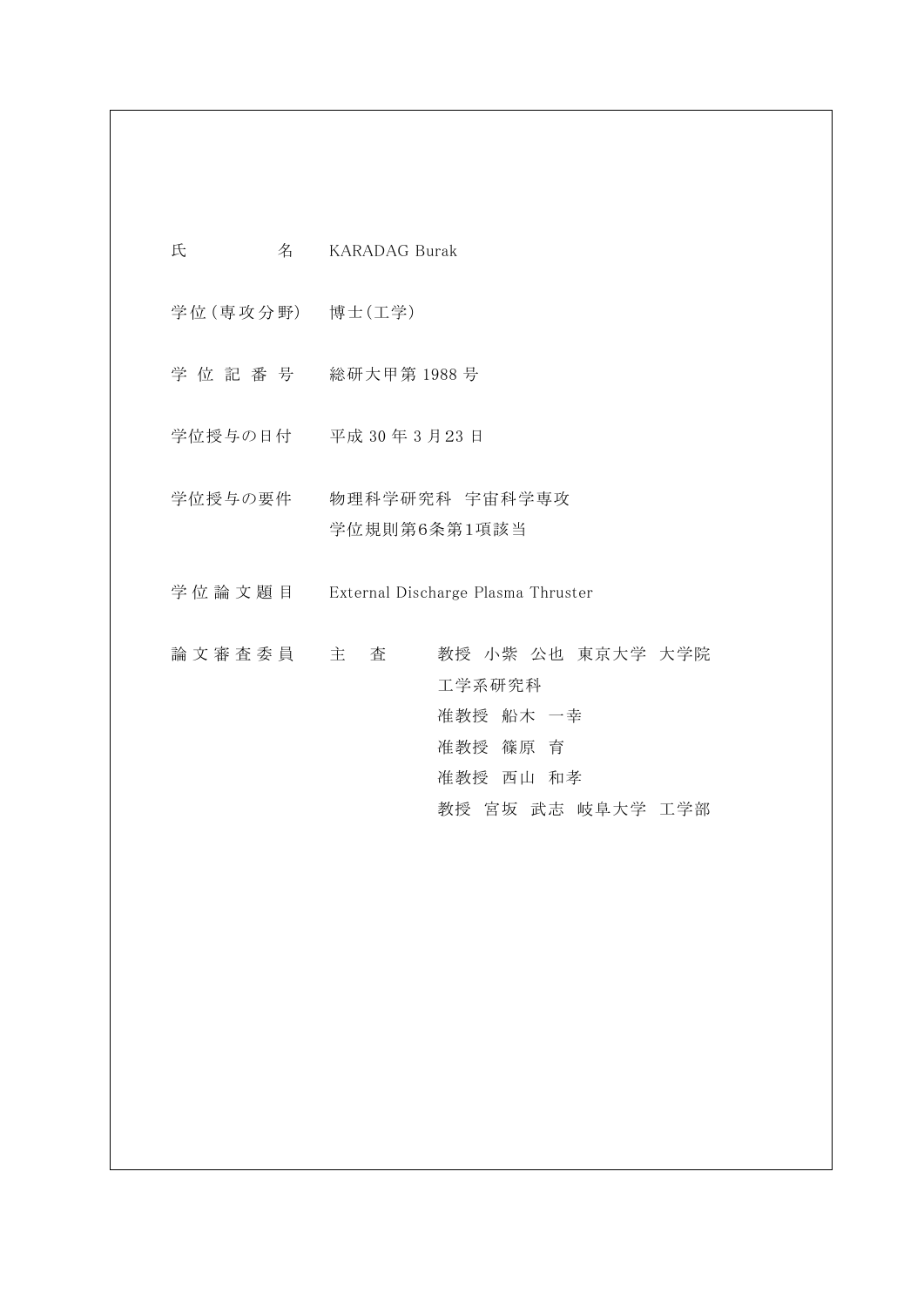## 論文の要旨

## Summary (Abstract) of doctoral thesis contents

An external discharge plasma thruster (XPT), a prototype of alternative low power Hall thruster, which produces and sustains plasma discharge completely outside a non-anodic cavity, was proposed in order to address efficient scaling down and lifetime problems of low power Hall thrusters. XPT is the first Hall thruster that operates without any annular or cylindrical discharge channel walls. In particular, it is expected to operate in very low power regime where conventional Hall thrusters cannot prevent high ion/electron losses to the channel walls. Design details and key physics of this novel Hall thruster were described, and action items for improving thrust performance are presented.

To validate a fully kinetic particle code, and to investigate the importance of uncertainties associated to physical parameters a sensitivity analysis was conducted. A 500W-class laboratory model magnetic-layer Hall thruster was used as the testbed. The sensitivities of the physical parameters, including thermal accommodation coefficient, anode/wall temperature, Bohm diffusion coefficient, electron injection current, cathode coupling voltage, and background pressure, were quantified one-by-one on a conservative possible range. The results suggest the wall erosion prediction is more sensitive to the physical parameters than the thrust or the discharge current. Among the physical parameters, sensitivity to the Bohm diffusion coefficient and parameters related to the neutral flow (i.e., thermal accommodation coefficient and anode/wall temperatures) were dominant. It was hence found that uncertainties in the physical parameters related to the neutral flow had comparable influence on the Bohm diffusion coefficient despite the low attention they attracted.

XPT was simulated by the fully kinetic particle code, and the sensitivity analysis methodology was applied to determine upper and lower bounds for estimated thrust performance. Numerical results suggested that XPT can be as much efficient as conventional Hall thrusters of the same power range, which prompted us to manufacture the thruster and perform experimental investigation to verify numerical simulations.

Experiment results showed that XPT has similar discharge characteristics with SPT. The thrust and the anode specific impulse ranged from 1.6 to 17.9 mN, and from 352 to 1276 sec respectively at anode potentials of 150-200-250 V with anode mass flow rates of 0.48-0.95-1.43 mg/s. The anode efficiency ranged from 6.7 to 26.8 % at discharge powers from 43 to 418 W. Performance of XPT is comparable to SPT at the same power level. Significantly, stable operation  $(\Delta < 0.2)$  was possible over wide range of operational conditions. These results supported the conclusion made from the numerical study.

XPT does not possess an annular discharge channel or a cylindrical one and working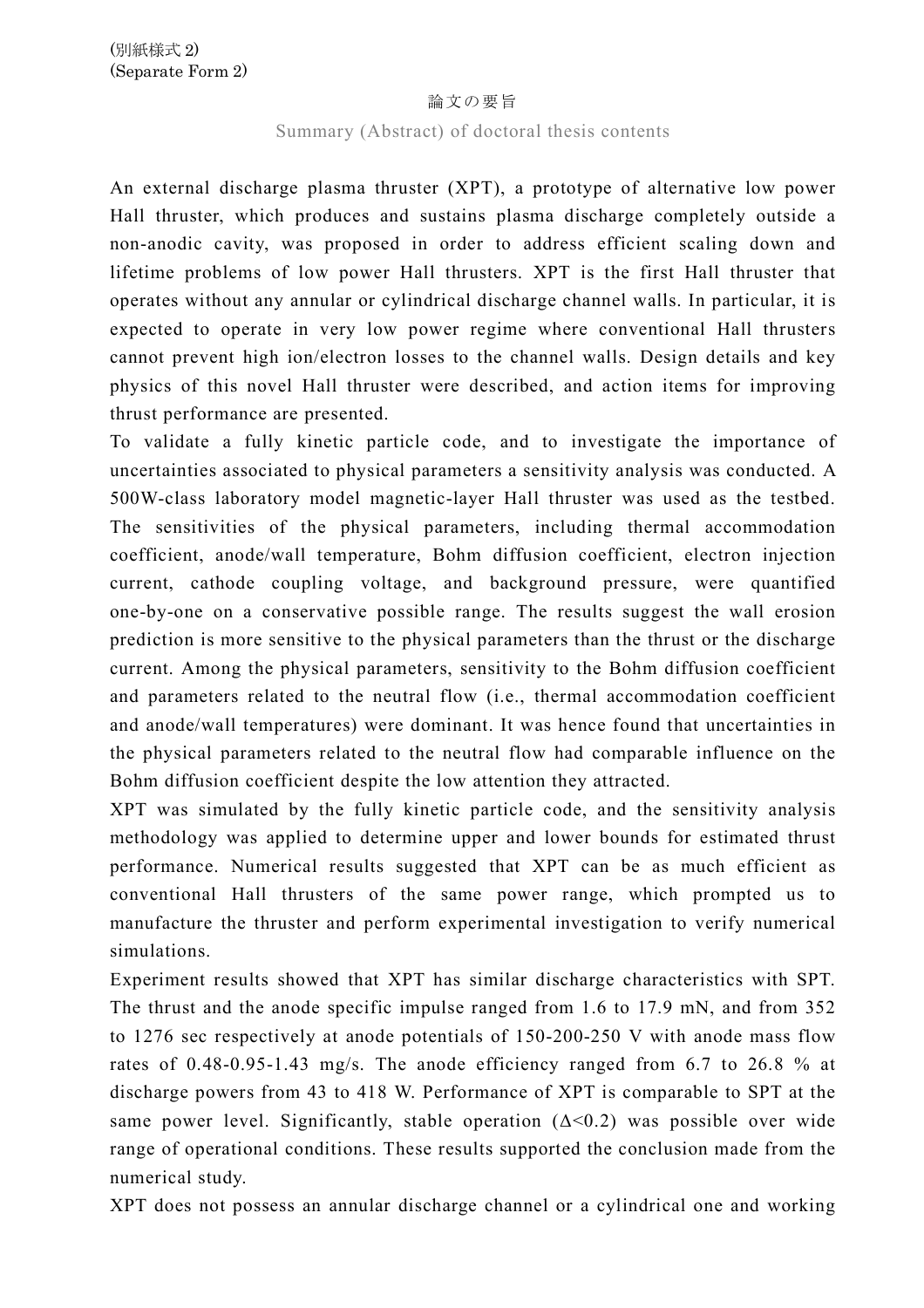gas is allowed to expand into vacuum right after leaving anode. It might be considered that such a "cavity-less plasma thruster" would have very low plume divergence efficiency and mass utilization efficiency since neutral particles migrate away from the anode surface in all directions when sidewalls are absent. Therefore, farfield ion current density measurements were taken to find out plume divergence through sweeping a nude Faraday probe in the radial direction at fixed axial distances. Ion current density profiles revealed that ion beams are collimated and plumes have Gaussian distributions. The charged-weighted divergence angles were essentially similar to those of typical Hall thrusters and varied from 34 to 51 degrees. Mass utilization efficiencies ranged from 28 to 62%.

XPT has four slots on the anode to inject neutrals and this non-uniform injection scheme leads to bright and dark regions in the plume. The bright regions are formed along the anode slots and the light intensity is stronger at the slot center. Thus, one can expect that plasma density in the dark regions where there are flat head screws will be significantly lower than of the bright regions due to higher neutral density. To examine this phenomenon, the near field plume of XPT was mapped using double Langmuir probe method. Plasma density and electron temperature were measured in the radial, axial and azimuthal directions at anode potentials of 150, 200, and 250 V and mass flow rates of 0.95 and 1.43 mg/s. Plasma densities and electron temperatures were found to reach 6x1018 m-3 and 15 eV respectively. These values are substantially higher than conventional Hall thrusters, which explain why our thruster is as efficient as conventional ones even without a physical ionization chamber. The 2D maps of ion number density revealed an interesting result that the darks regions can have as much plasma density as the bright regions. The effect of the cathode position was also examined, and it was understood that plasma density, and Br profile are correlated, and that even very small non-uniformity of the radial magnetic field strength in the azimuthal direction has significant influence on plasma density distribution.

Overall results question the necessity of discharge channel walls or guard rings, and provide a successful proof of concept experiment of XPT. Proof-of-concept study was completed, but further study is required to enhance thrust performance of XPT.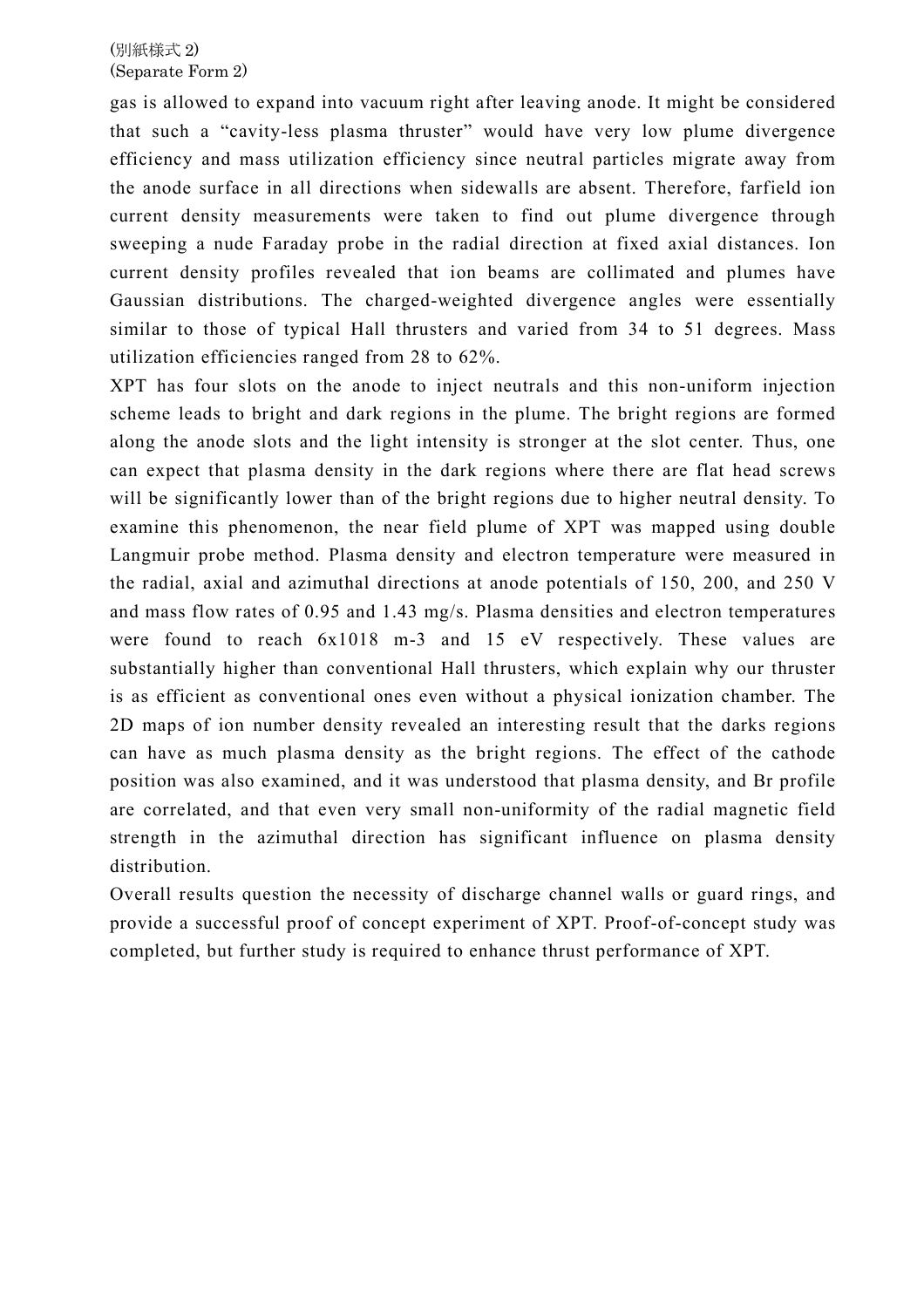#### 博士論文審査結果の要旨

Summary of the results of the doctoral thesis screening

ホールスラスタは、高い効率と推力密度とから人工衛星推進用電気推進の主力して活発 な研究開発がなされており、国内においても宇宙航空研究開発機構が開発中の技術試験衛 星9号機にて、国産ホールスラスタの初の宇宙実証が計画されている。これまでに国内外 で研究開発された既存のホールスラスタは、プラズマの生成と加速をセラミック製または 金属製のチャンネル内部で行うことから、このチャンネルへの高エネルギイオンの流入と これに基づく損耗が避けられず、推進機寿命が制約されることが知られている。大型衛星 の軌道遷移用途としての大型スラスタから、小型衛星の姿勢制御のための小型スラスタま で、大小様々なホールスラスタが求められているが、小型ホールスラスタではプラズマ体 積に対する壁面面積が相対的に大きくなり、イオンのチャンネル壁面への流束が大きくな ることから、高性能と長寿命のいずれも、達成することが非常に難しい。そこで本博士論 文では、チャンネルによらずにプラズマの生成と加速を行う、新しい低電力ホールスラス タコンセプトを提案し、そのコンセプト検証を数値シミュレーションならびに真空チャン バー実験にて実施した。

 出願者が「外部放電型プラズマスラスタ(XPT)」と呼ぶ新しいホールスラスタは、平 板状のセラミックプレートに永久磁石からなる磁気回路と陽極を装着して、陽極と陰極(ホ ロカソード)との間で放電を行う構成である。XPT スラスタでは、既存のホールスラスタ では必須であったプラズマ生成と加速のためのチャンネルを完全に排除したことから、陽 極とその周囲の磁場は開いた空間(真空中)に露出し、陽極から離れるに従って急激に減 衰する磁束密度強度分布を特徴としている。このため、プラズマ生成は、磁気ミラーに閉 じ込められた電子と、開いた空間(真空中)に放出されるキセノンガスとの電離衝突によ って、アノードから下流 2-3mm といった非常に狭い電離領域にて実現し、引き続き陽極と 陰極間の電位勾配にてイオンが加速されるといった、プラズマ生成加速コンセプトとなっ ている。以上のコンセプトを数値シミュレーションにて確認後、50W から最大で 500W まで の投入電力領域にて、XPT スラスタを試作して試験したところ、典型的な 250W 動作では、 推力 11mN、アノード効率 25%、放電安定性を示す放電電流振動幅は放電電流の 20%以下を 達成しており、初の設計試作ならびに性能評価実験であったにもかかわらず、この電力域 における既存ホールスラスタと同レベルの性能ならびに放電安定性が得られた。また、フ ァラデープローブおよびラングミュアプローブによるプラズマ診断により、推進剤利用効 率が最大で 62%、イオンビームの発散角に関係する効率が最大 48%で、典型的な陽極から 10mm 下流位置でのプラズマ密度が 4x1018 m-3、電子温度が 15 eV であることが明らかとな った。実用に向けては、推進剤利用効率ならびにイオンビーム発散性のさらなる改善が必 要であることが明らかとなったが、プラズマ着火特性やプラズマ分布の周方向一様性も良 く、小型スラスタとして非常に優れた試験結果が得られた。

出願者は、XPT スラスタについて、コンセプトの提案から数値解析を利用したスラスタ 形状の決定と、0.5kW 級の小型 XPT スラスタの製作・試験評価までを実施し、コンセプト レベルではあるが、実験室検証することに成功しており、新しいスラスタの研究開発を切 り拓くことに成功した。以上の成果は、チャンネルに寄らずにプラズマの生成と加速を行